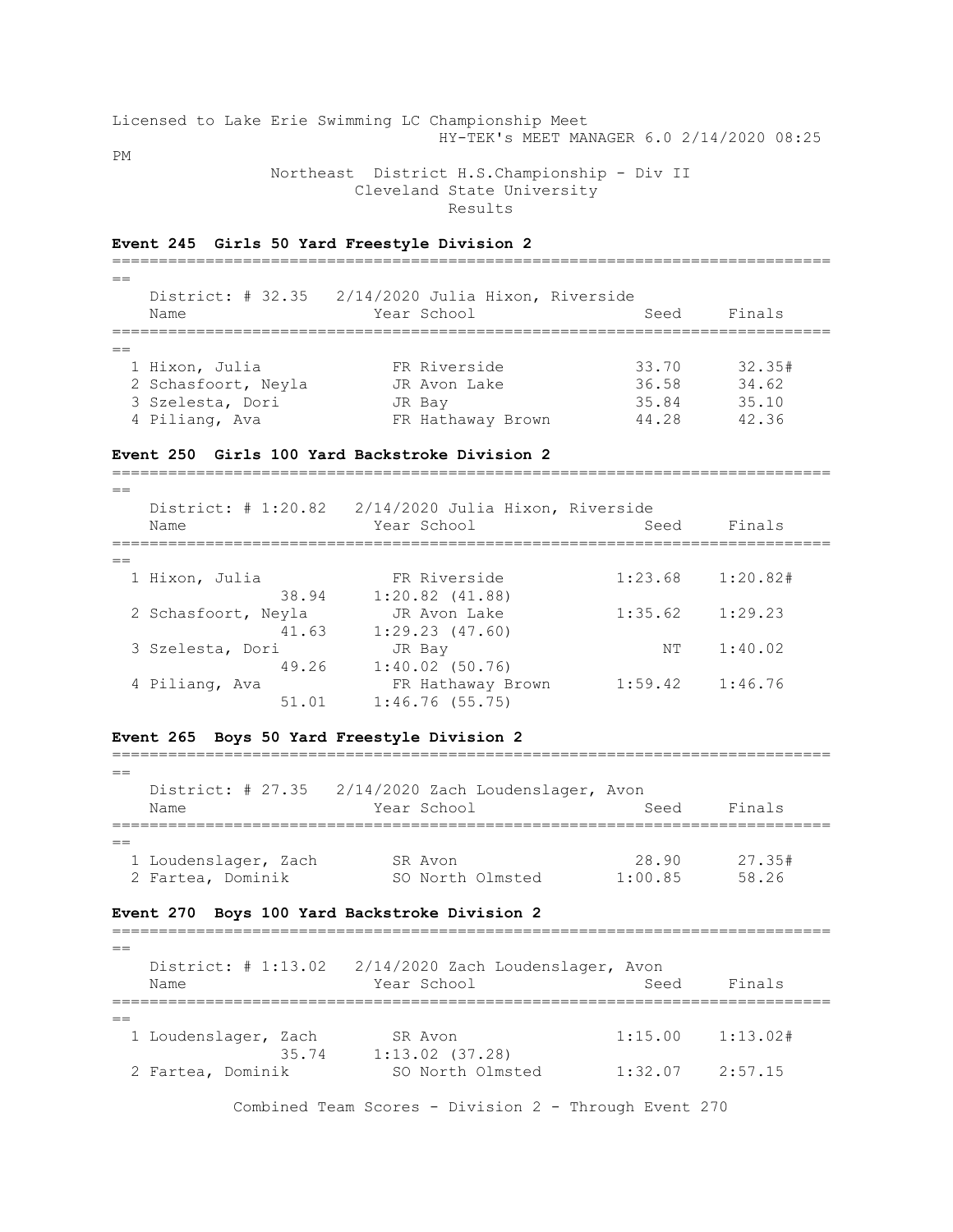1. Gates Mills Hawken 972 2. Shaker Hts Hathaway Brown 372 3. Hunting Valley University Scho 343.5 4. Chagrin Falls 341 5. Gates Mills Gilmour Academy 230 6. Copley 188 7. Beachwood 183.5 8. Rocky River 160 9. Bay Village Bay 131 10. Chagrin Falls Kenston 121 11. Pepper Pike Orange 119 11. Archbishop Hoban 119 13. Canfield 118 14. Aurora 114 15. Chardon 91 16. Richfield Revere 74 17. Alliance 73.5 18. Poland Seminary 70 19. Alliance Marlington 69 20. Cleveland Heights Beaumont 61 21. Shaker Hts Laurel 60 22. Cuyahoga Valley Christian Acad 59 23. Fairview Park Fairview 57 24. Chardon Notre Dame Cathedral L 50.5 25. Elyria Catholic 42 25. Perry 42 27. Canton Central Catholic 36 27. Beloit West Branch 36 29. Warren Howland 35 30. Mentor Lake Catholic 34 31. Kirtland 33 31. Chesterland West Geauga 33 33. Loudonville 29 33. Hubbard 29 35. Cuyahoga Heights 27 36. Padua Franciscan 20 37. Youngstown Liberty 19 38. Columbiana Crestview 18 39. Lodi Cloverleaf 12 40. Medina Buckeye  $\mathsf{Q}$ 41. Akron St Vincent St Mary 6 42. Geneva 5 43. Independence 4 44. Youngstown Cardinal Mooney 3 45. Jefferson Area 1 Women - Division 2 - Team Rankings - Through Event 270 1. Gates Mills Hawken 543 2. Shaker Hts Hathaway Brown 372 3. Gates Mills Gilmour Academy 175 4. Chagrin Falls 116 5. Pepper Pike Orange 111 6. Copley 108 7. Chagrin Falls Kenston 92 8. Bay Village Bay 89